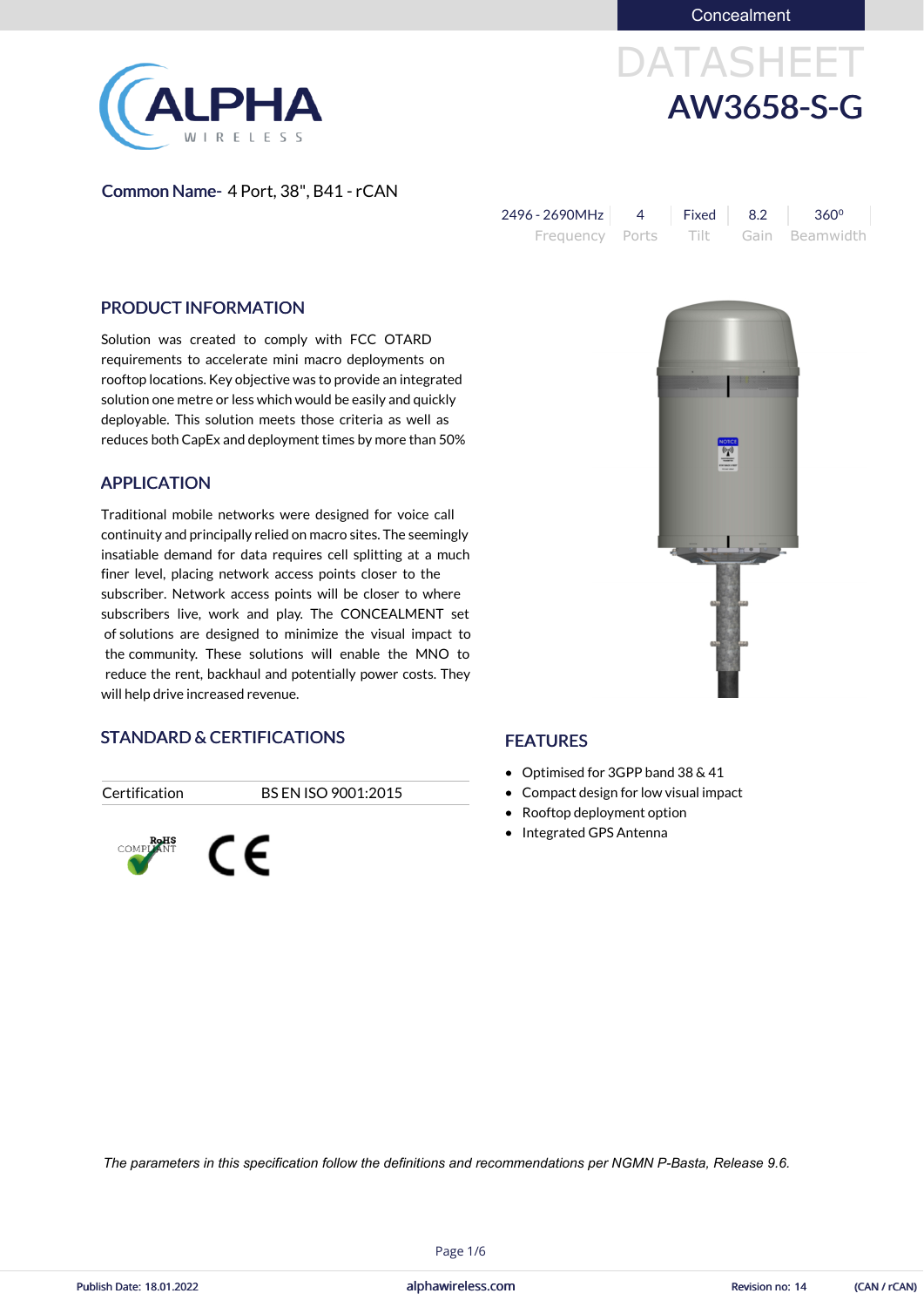



# TECHNICAL SPECIFICATION

| <b>Electrical Specifications</b>        |     |            |                                                 |  |  |
|-----------------------------------------|-----|------------|-------------------------------------------------|--|--|
| <b>Frequency Range</b><br>Polarisation  |     | <b>MHz</b> | 2496 - 2690MHz<br>$+/- 45^{\circ}$ Slant Linear |  |  |
|                                         |     | Degree     |                                                 |  |  |
| Gain<br>Basta                           |     | dBi        | $7.7 \pm 0.5$                                   |  |  |
|                                         | Max | dBi        | 8.2                                             |  |  |
| Azimuth Beamwidth                       |     | Degree     | 360°                                            |  |  |
| Elevation Beamwidth                     |     | Degree     | 14 <sup>0</sup>                                 |  |  |
| <b>Electrical Downtilt</b>              |     | Degree     | T6 <sup>o</sup>                                 |  |  |
| <b>Electrical Downtilt Deviation</b>    |     | Degree<    | 1 <sup>0</sup>                                  |  |  |
| Impedance                               |     | Ohms       | 50                                              |  |  |
| <b>VSWR</b>                             |     | $\prec$    | 1.43                                            |  |  |
| <b>Return Loss</b>                      |     | dB         | 15                                              |  |  |
| <b>Isolation</b>                        |     | dB         | 28                                              |  |  |
| Passive Intermodulation                 |     | dBc<       | $-150$                                          |  |  |
| Upper Sidelobe Suppression, Peak to 20° |     | dB         | 18                                              |  |  |
| <b>Cross-Polar Discrimination</b>       |     | dB         | 12                                              |  |  |
| Maximum Effective Power Per Port        |     | W          | 50                                              |  |  |

# Representative Pattern Files





Azimuth **Elevation** 

For radiation pattern files, please login at www.alphawireless.com

alphawireless.com

Publish Date: 18.01.2022 **Revision no: 14** (CAN / rCAN)

Page 2/6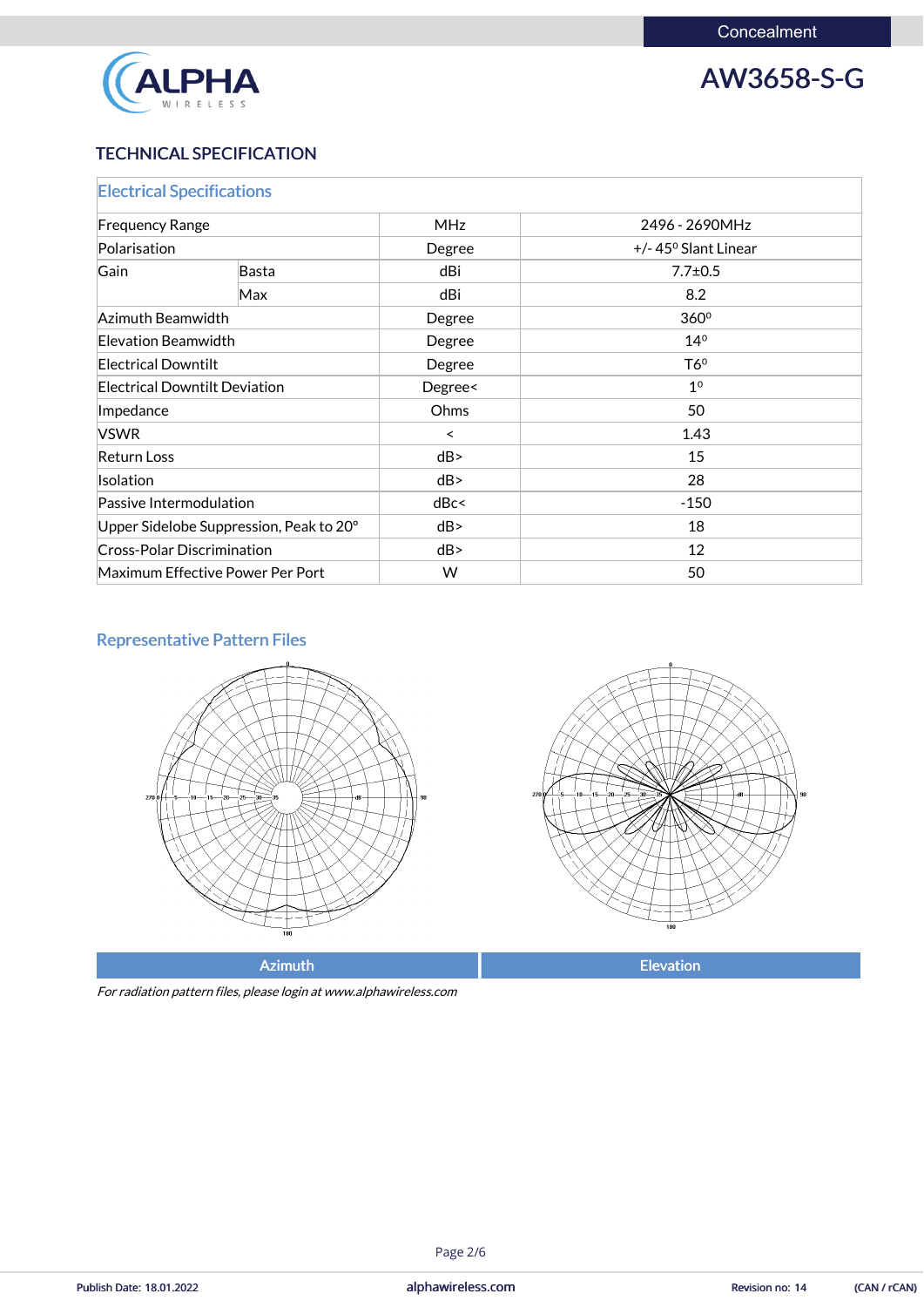

# AW3658-S-G

# TECHNICAL SPECIFICATION

| <b>Mechanical Specifications</b>                |                              |                                                |
|-------------------------------------------------|------------------------------|------------------------------------------------|
| Dimensions (LxØ)                                | $mm$ (in)                    | 976 (38.4) x 518 (20.4)                        |
| <b>Volume</b>                                   | $ft^3$ (l)                   | 7.1(201)                                       |
| Packing Size (LxWxD)                            | $mm$ (in)                    | $1030(40.5) \times 525(20.7) \times 525(20.7)$ |
| Net Weight (antenna)                            | kg (lb)                      | 41 (90)                                        |
| <b>Shipping Weight</b>                          | kg (lb)                      | 42 (92)                                        |
| Connector Type (Female)                         |                              | Mini DIN and N Type GPS                        |
| Connector Quantity                              | $\overline{\phantom{a}}$     | $5(4 \times 4.3 - 10 \& 1 \times N)$ Type GPS) |
| <b>Connector Position</b>                       | $\overline{\phantom{a}}$     | <b>Bottom</b>                                  |
| Windload Frontal (at Rated Wind Speed: 150km/h) | $N$ (lbf)                    | 395 (90)                                       |
| Windload Lateral (at Rated Wind Speed: 150km/h) | $N$ (lbf)                    | 395 (90)                                       |
| Survival Wind Speed                             | $km/h$ (mph)                 | 200(125)                                       |
| Radome Material                                 |                              | <b>UV-Stabilised ABS</b>                       |
| Radome Colour                                   | <b>RAL</b>                   | 7035                                           |
| <b>Product Compliance Environmental</b>         |                              | <b>RoHS</b>                                    |
| Lightning Protection                            |                              | DC Grounded                                    |
| Cold Temperature Survival                       | $^{\circ}$ C ( $^{\circ}$ F) | $-40(-40)$                                     |
| Hot Temperature Survival                        | $^{\circ}$ C ( $^{\circ}$ F) | 70 (158)                                       |

| <b>Electrical Power Specification</b> |         |                  |
|---------------------------------------|---------|------------------|
| <b>Power Requirement</b>              | VAC/Amp | $110 - 120 / 20$ |
| Main Breaker                          | Amp     | 20               |
| <b>Fan Breaker</b>                    | Amp     |                  |
| Mini Macro Radio                      | Amp     |                  |
| Microwave Radio                       | Amp     |                  |
| <b>Surge Protection</b>               | VAC/Amp | 40K              |

# Array Layout and RET Information

|    |    | Array | <b>Frequency</b><br><b>MHz</b> | <b>Ports</b> |
|----|----|-------|--------------------------------|--------------|
|    |    |       | $2496 - 2690$                  | $1 - 2$      |
|    |    | Υ2    | $2496 - 2690$                  | $3 - 4$      |
| ۷1 | Y2 |       |                                |              |



Note: Coloured box sizes do not represent antenna sizes.

alphawireless.com

Page 3/6

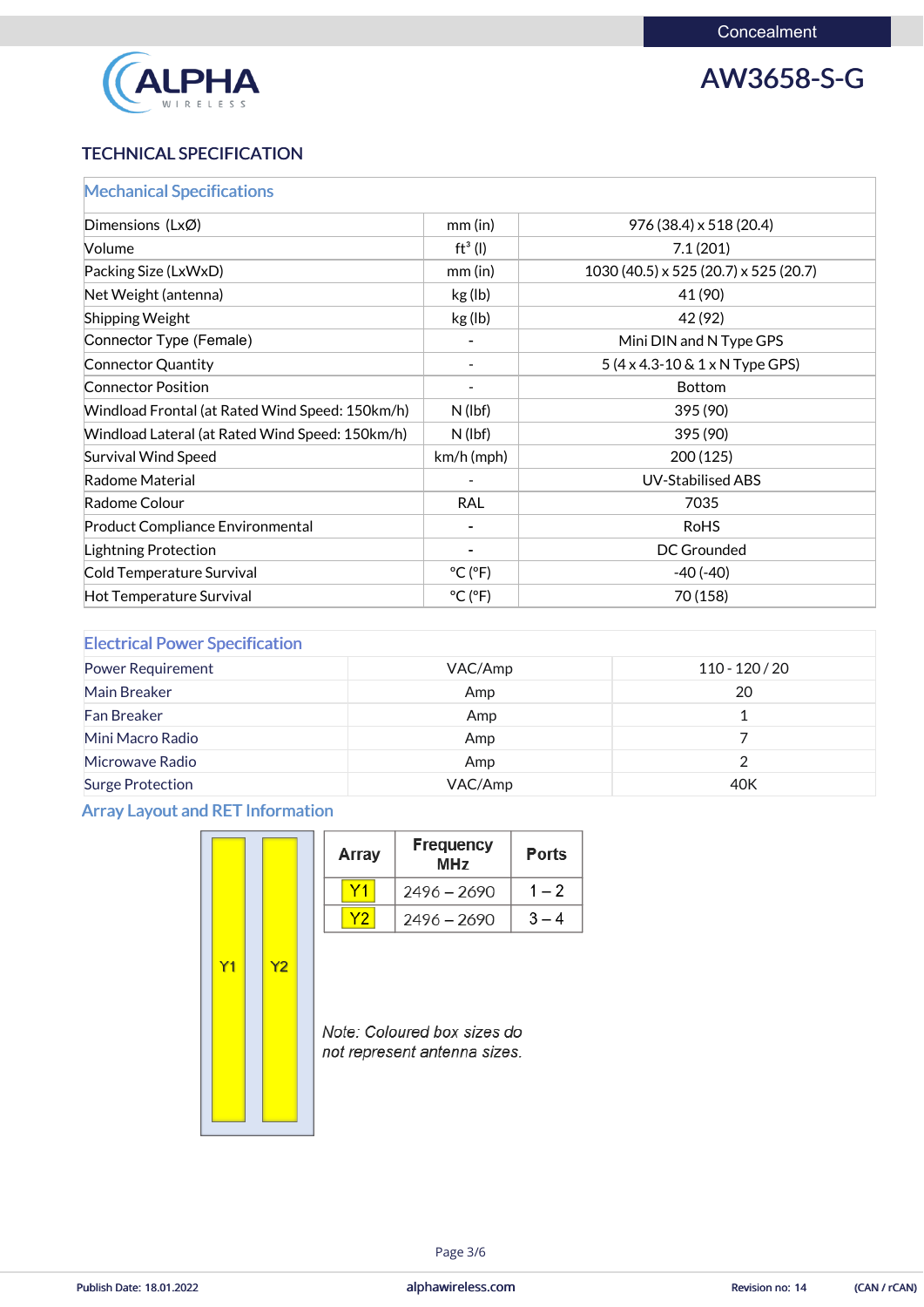

# AW3658-S-G

## TECHNICAL SPECIFICATION

#### Mechanical Illustration

All measurements are in mm (in)



alphawireless.com

#### Publish Date: 18.01.2022 **Revision no: 14** (CAN / rCAN)

#### Page 4/6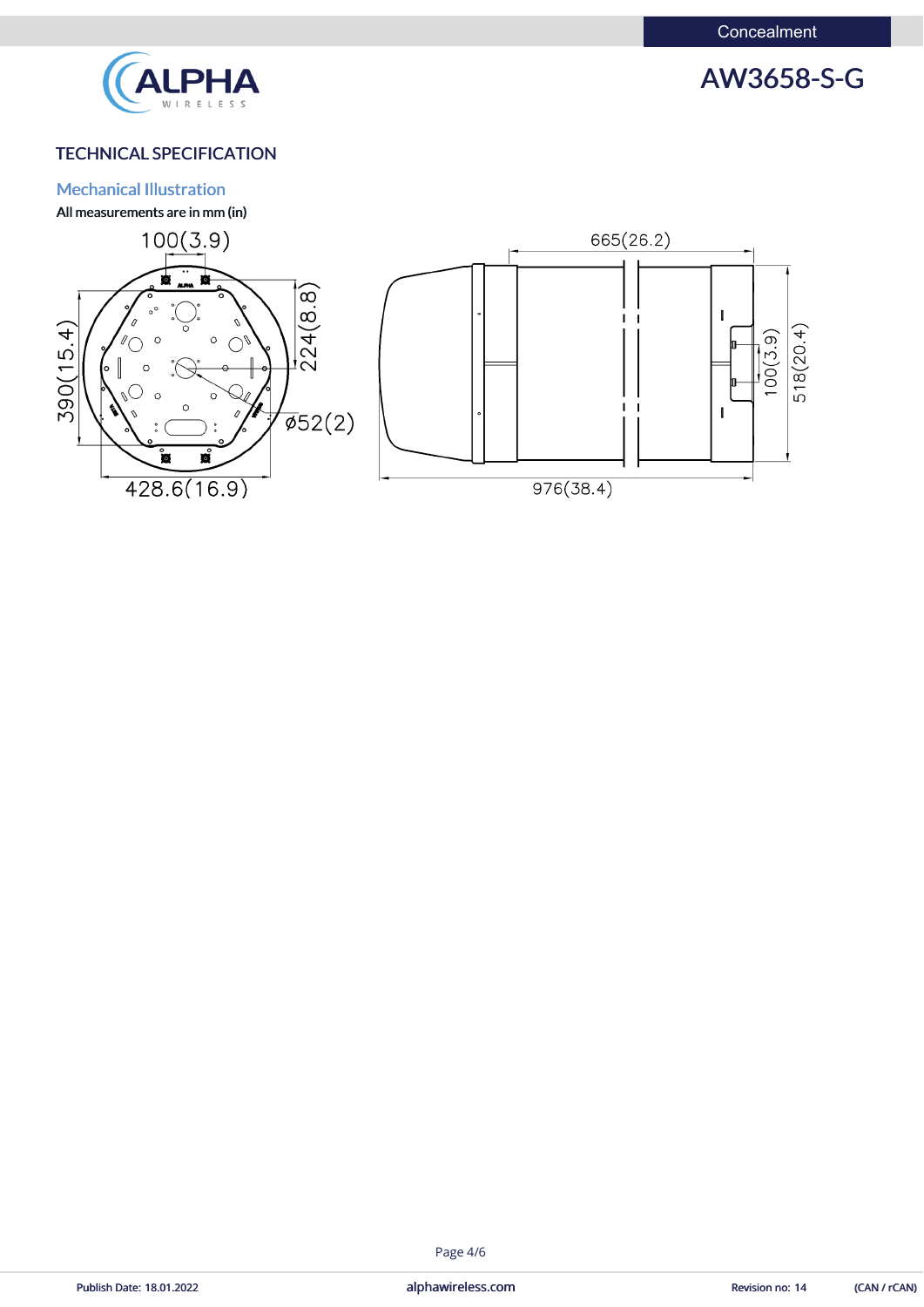**Concealment** 





## TECHNICAL SPECIFICATION

Mounting Bracket Kit

## CL-V-133 – rCAN Full size SKID (Optional)



| <b>Mounting Kit Tilt Range</b> | <b>Mounting Kit Material</b> | <b>Mounting Kit Pole Diameter</b> |
|--------------------------------|------------------------------|-----------------------------------|
|                                | <b>Stainless Steel</b>       | 50mm-115mm (2" to 4.5")           |

# Mounting Bracket Kit

### CL-V-135 - rCAN Standoff Mounting Bracket (Optional)





| <b>Mounting Kit Tilt Range</b> | <b>Mounting Kit Material</b> | <b>Mounting Kit Pole Diameter</b> |
|--------------------------------|------------------------------|-----------------------------------|
| ∩∘                             | <b>Stainless Steel</b>       | N/A                               |

alphawireless.com

#### Page 5/6